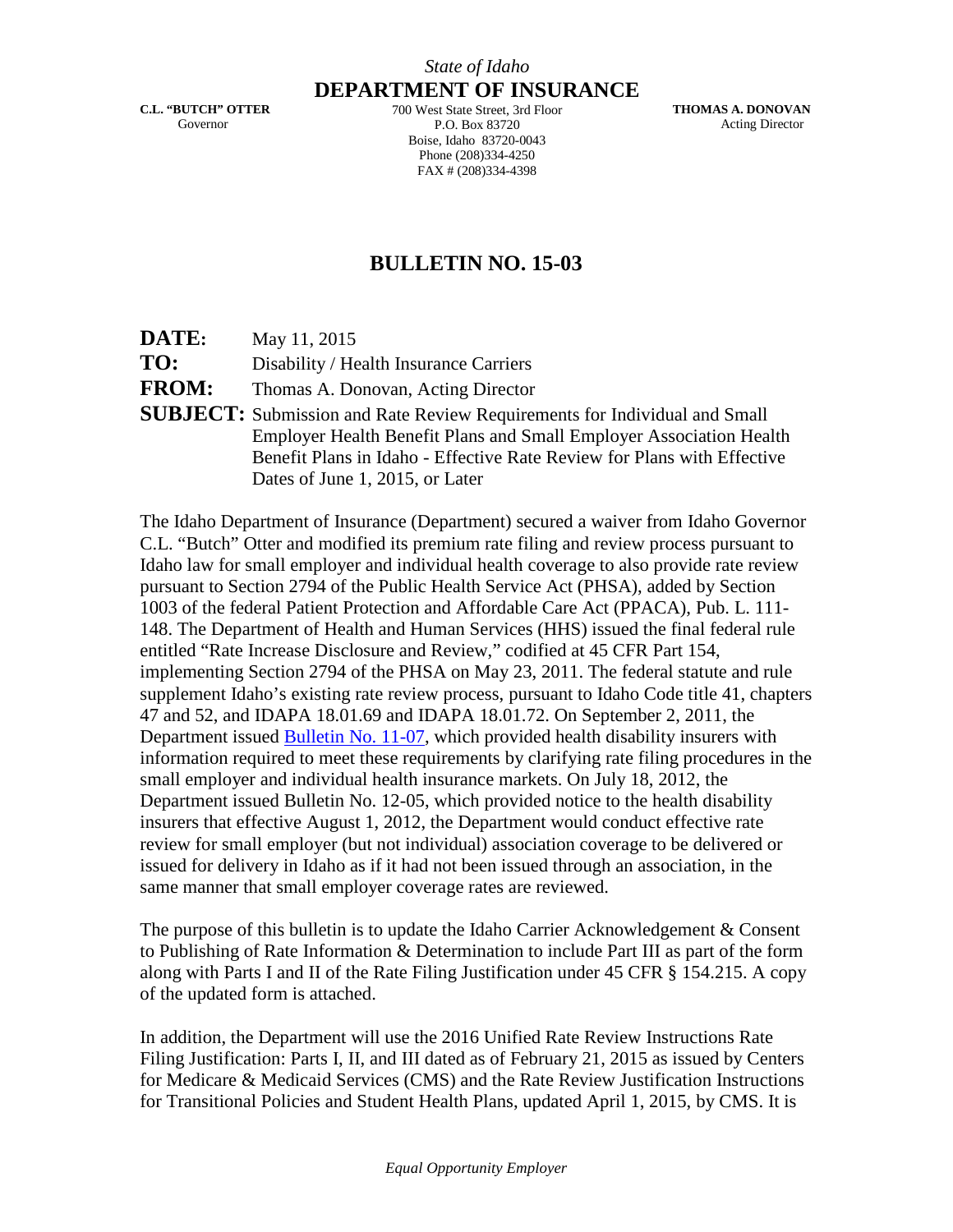the intent of the Department to continue to use the updated version of these instructions as issued by CMS unless otherwise noted by the Department.

Any questions concerning these new rate filing procedures should be directed to Weston Trexler at 208-334-4315 or Weston.trexler@doi.idaho.gov.